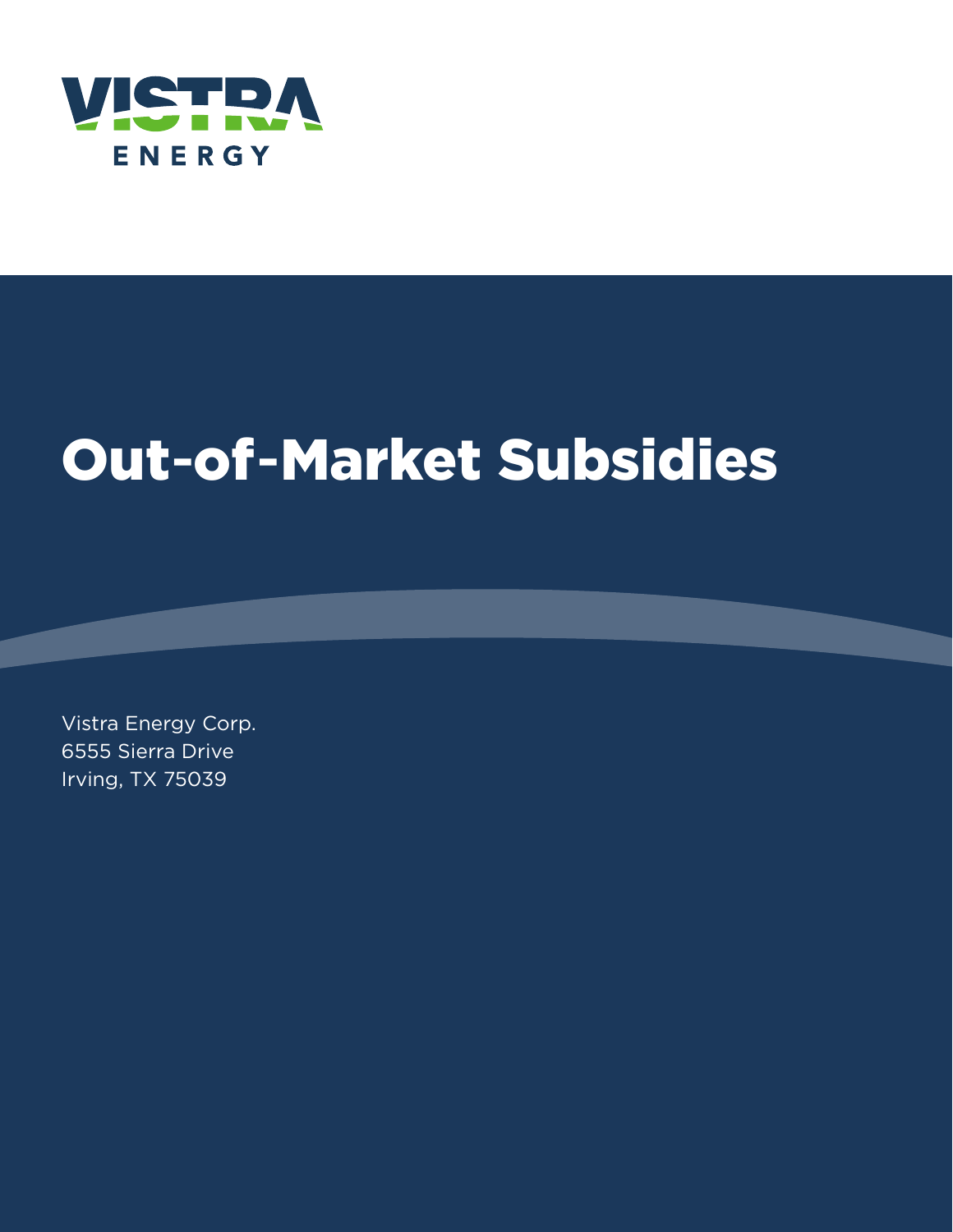### Statement of Preferred Public Policy

Vistra Energy believes in the power of competition to spark innovation and unleash customer benefits and value. As such, we believe that markets should be allowed to function freely with minimal oversight and regulated only to the extent needed to ensure a fair and equitable treatment of market participants and customers.

#### Markets Function Best with Minimal Interference

Vistra Energy believes that the competitive market works best without outside interference. As stated in an open letter to policymakers by eight leading economists:

*Among economists, it is almost universally accepted that well-functioning competitive electricity markets yield the greatest benefits to consumers in terms of price, investment and innovation especially when regulated alternatives are no longer warranted.1*

As such, Vistra opposes direct out-of-market subsidies as they run counter to a well-functioning competitive electricity market. Out-of-market subsidies, no matter how well intentioned, tend to have market distortive effects and unintended consequences. Vistra recognizes, however, that it is not always possible to avoid implementing subsidies for various policy or political reasons. Therefore, should subsidies be implemented, Vistra believes that such subsidies should be targeted, technology neutral, time limited and phased out as the rationale for the subsidized item becomes obsolete.

#### The Changing Nature of Generation Economics

As has occurred with many other industries, the electric generation industry is undergoing a seismic market change. For decades, electric generation was based on a centralized model focused on a few large electric generation facilities that ran continuously and were powered mostly by fossil fuels. These plants provided a "baseload" level of electric generation and were supplemented by generation facilities that could quickly ramp up and down as the need for electricity fluctuated. Economically, the baseload plants were often the cheapest sources of electricity, and thus dispatched to serve load continuously. The supplemental facilities were generally more expensive and were dispatched only as needed. Since the supplemental facilities were dispatched only as needed, they often set the cost of electricity in a market.

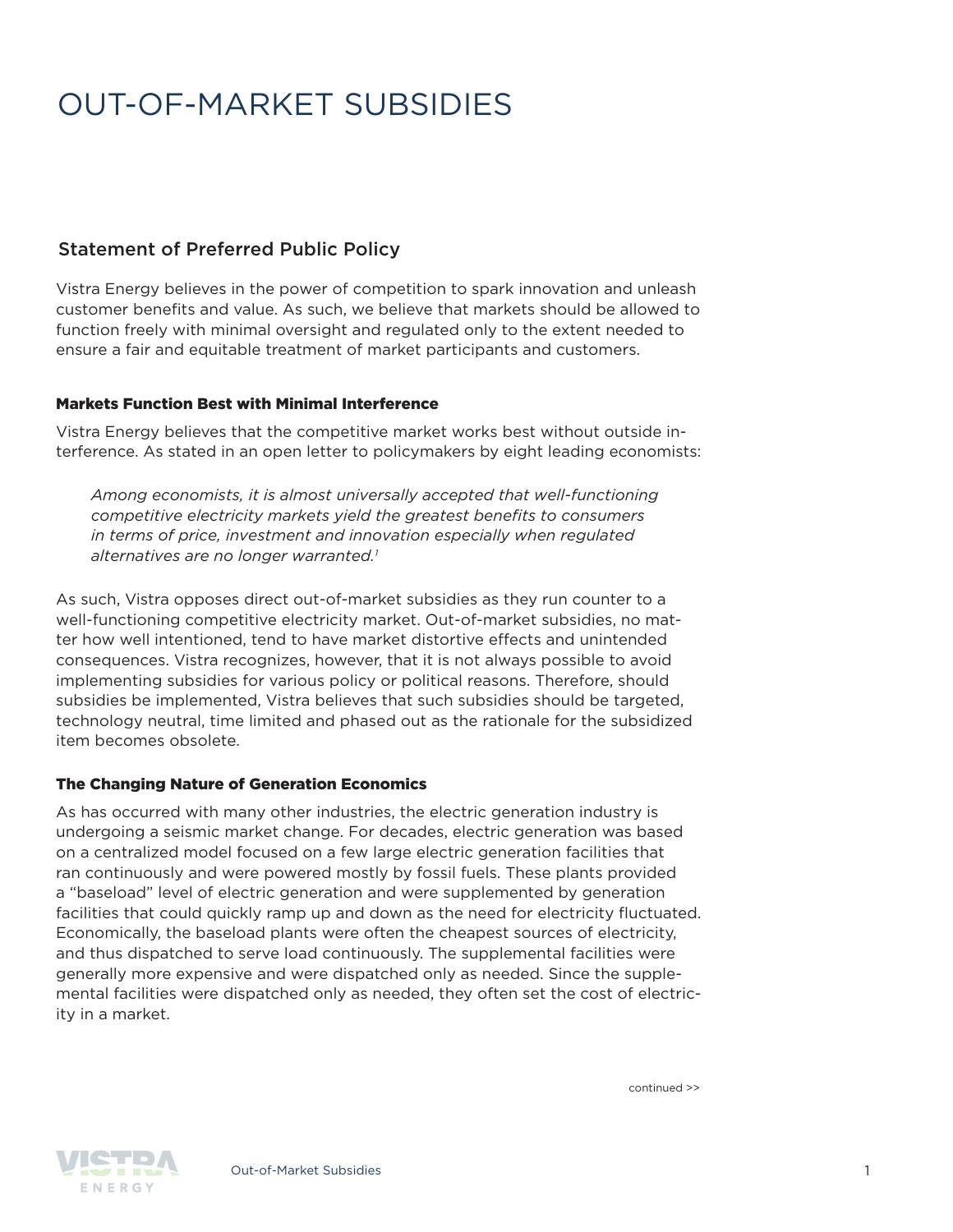In the mid-2000s, this model of electric generation began to change. The cost-effective ability to "frack" natural gas resources significantly lowered natural gas prices, which in turn significantly lowered wholesale electric prices. Baseload coal and nuclear generation facilities were no longer necessarily the cheapest fuel to produce electricity in a region. Additionally, increasing deployment of renewables also impacted prices. With almost no marginal costs and the benefit of state renewable portfolio targets as well as federal subsidies, renewables also put downward pressure on electric wholesale prices.

The resulting lower generation costs for natural gas and renewable facilities coupled with lower wholesale electric market prices resulted in two key changes to electric markets. First, using economic dispatch models, renewable energy and natural gas generation facilities became the most cost-effective means to generate electricity in many regions. This shifted the dispatch curve, meaning many previous baseload generation facilities were no longer as cost-effective to dispatch and, therefore, ran less often, impacting their revenues. Secondly, lower overall wholesale market prices for electricity meant that those facilities that were dispatched were paid less for each unit of electricity they produced. While this has created situations where new build is not cost-effective in many regions, it has also created a situation where many existing legacy baseload generation facilities (mainly coal and nuclear facilities) are no longer economic to operate. Indeed, these economics have led to the closing of certain "baseload" resources that were no longer able to compete in such a low-priced market, as would be expected in a well-functioning competitive market.

#### Proposed Federal Coal & Nuclear Subsidies: Background

Despite these economic realities, there has been an effort at the federal level to provide "support" (i.e., out-of-market subsidies) to uneconomic coal and nuclear generation facilities. The rationale for this support has shifted over time, initially being the need for "fuel secure" resources to ensure grid resiliency and then moving to a national security rationale to protect the grid against disruptions due to natural gas pipeline cybersecurity concerns.

The grid resiliency rationale was outlined in a Notice of Proposed Rulemaking (NOPR) request to the Federal Energy Regulatory Commission (FERC) by Department of Energy Secretary Rick Perry made in September 2017. The NOPR raised the concern that for electric generation that did not have fuel stored on-site (e.g., natural gas facilities fed by pipeline, solar, wind, etc.) any disruption in fuel supply could harm grid resiliency. Therefore, it was necessary to ensure that certain fuel

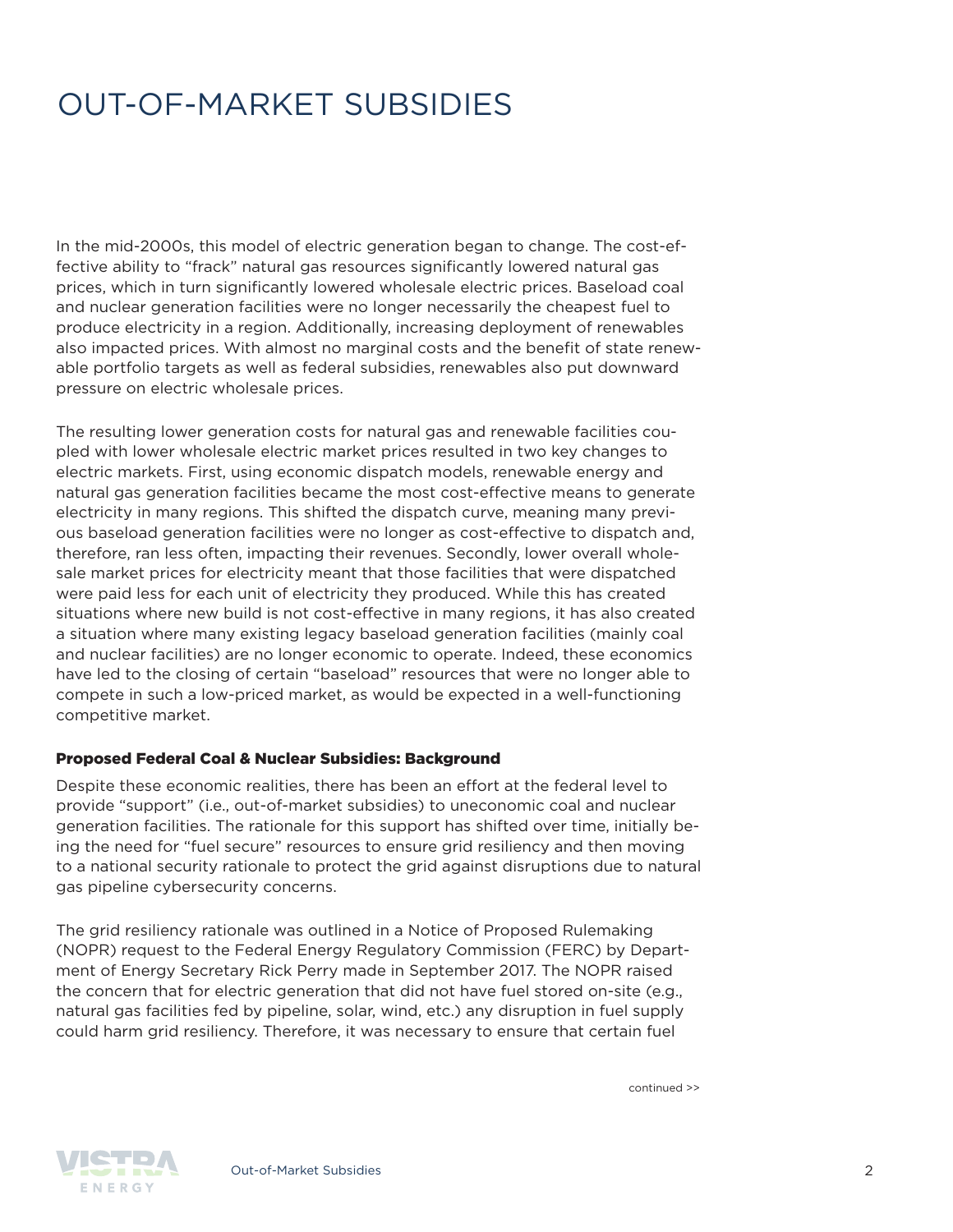secure resources (namely coal and nuclear) that could store fuel on-site should be subsidized to prevent their departure from the market. In January 2018, the FERC rejected the DOE's NOPR request and remanded the grid resiliency topic to independent system operators (ISOs).

In March 2018, FirstEnergy Solutions (FES) sent a letter to DOE requesting that DOE explore using the Federal Power Act to support their failing coal and nuclear facilities. This letter came just days after FES announced the intent to close multiple nuclear power plant facilities and just a couple weeks before FES's declaration of Chapter 11 bankruptcy in April 2018. Subsequently, in April 2018, the White House was reported to be exploring using the Defense Production Act as a justification for supporting ailing coal and nuclear plants. Then a draft DOE memo, leaked in June 2018, outlined the use of both the Federal Power Act and the Defense Production Act as means to provide support to these struggling baseload facilities. The memo outlined a plan to support failing coal and nuclear facilities for a 24-month period to allow time to develop a more permanent solution.

That same month, Energy Secretary Rick Perry and other DOE personnel began to speak publicly about the risk of cyber-attack on U.S. natural gas pipeline infrastructure. While not outlining the immediacy of any cyber-threat to the U.S. pipeline infrastructure, Perry posited that if there was a successful cyber-attack that incapacitated U.S. pipelines and their ability to deliver natural gas to electric generation facilities, it is then a national security imperative to have "fuel secure" resources like coal and nuclear to counterbalance such risk.

#### Proposed Federal Coal & Nuclear Subsidies: Criticism

While the energy industry is greatly concerned about grid security and has applauded efforts at both the state and federal level to ensure grid resiliency and to value the longer-term capacity benefits of baseload generation, the industry and industry watchers have provided considerable criticism of the administration's proposal to provide out-of-market support for coal and nuclear assets.

Vistra Energy's CEO Curt Morgan had this to say about the DOE's June 2018 memo justifying the use of the Federal Power Act and Defense Production Act to support failing coal and nuclear facilities:

[*Vistra Energy is] against [the solution proposed by the DOE memo] even though we have coal. We think it's wrong for markets. We understand it's picking winners and losers. It's ill conceived. It's not even touching on the most* 

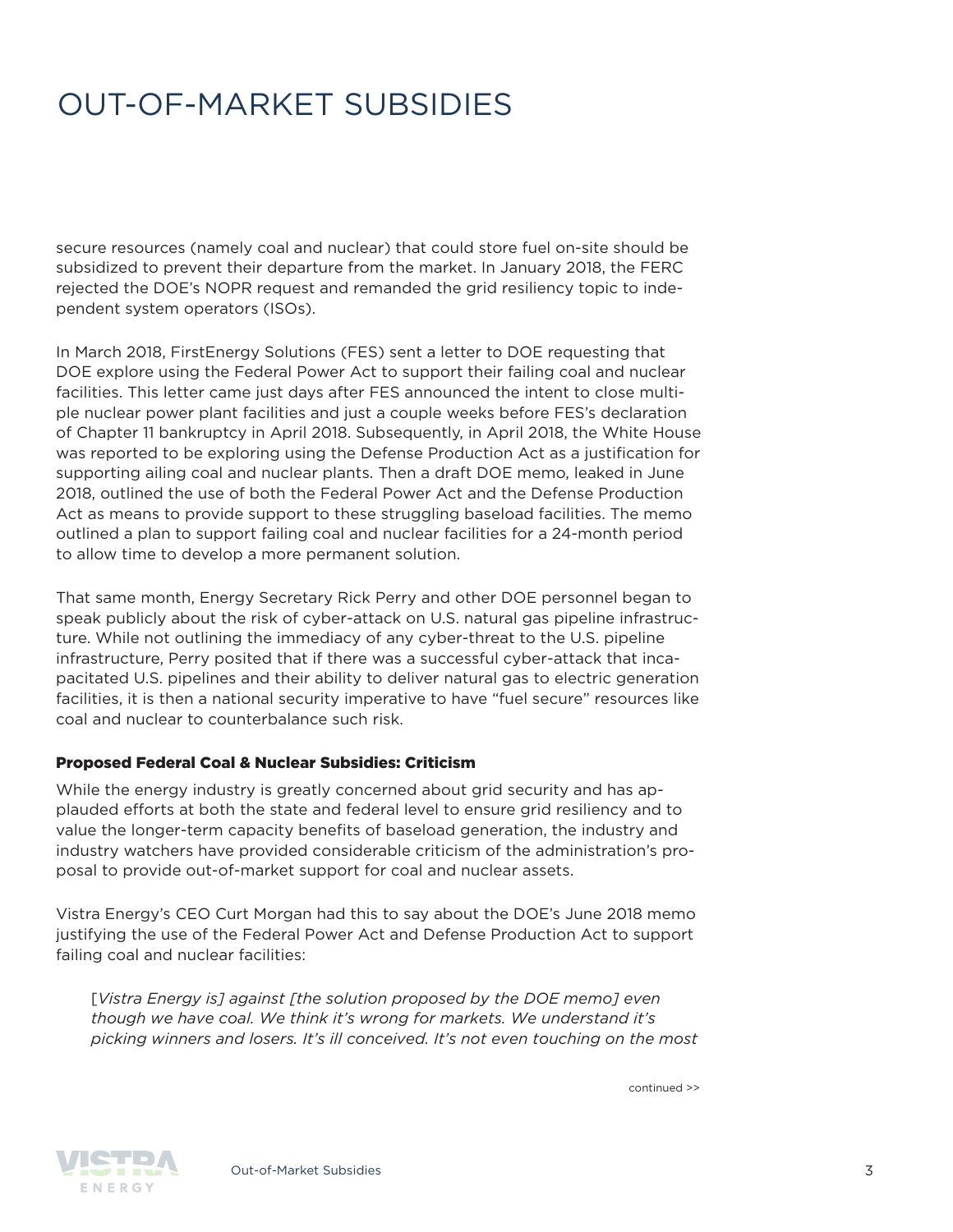*fundamental national security issue around the energy infrastructure which is transmission. … [I]f you're going to take something out you want to take out the electric markets and not so much the gas infrastructure. So, the whole premise of the thing is not well-founded, and then the implementation of it, I've been thinking about how you do this. I think it's almost impossible to do this. It's going to be incredibly messy.2*

In a statement by  $PJM<sup>3</sup>$  regarding the proposal put forth in the DoE memo, they stated:

*Markets have helped to establish a reliable grid with historically low prices. Any federal intervention in the market to order customers to buy electricity from specific power plants would be damaging to the markets and therefore costly to consumers. There is no need for any such drastic action… We have acknowledged the concerns raised by officials and regulators about the longterm resilience of the grid and we are embarking on a fuel security initiative that we announced just a few weeks ago. Our goal with that initiative is to ensure that the already reliable electric grid will continue to remain both reliable and resilient for years into the future without the need for government intervention in the marketplace.*<sup>4</sup>

In a July 2018 study released by the Brattle Group (commissioned by a cross-section of energy focused interest groups) costs to consumers were estimated to increase \$10-35 billion annually over the two-year time horizon envisioned by the memo. In remarks regarding the release of the study, the American Petroleum Institute (one of the commissioners of the study) stated:

[*B]ailouts of coal and nuclear plants around the country could raise costs on American consumers and fundamentally hurt the administration's goal of American energy dominance throughout the world. Affordable, reliable natural gas has earned its share of the electricity markets which is why it has become our nation's top source of U.S. electricity. The natural gas and oil industry is committed to strengthening national security and is playing a leading role in reducing our decades long dependence on foreign energy but government mandates forcing consumers to buy coal and nuclear power does nothing to advance the security of our nation's electric grid.*

**STATISTICS NERGY** 

Out-of-Market Subsidies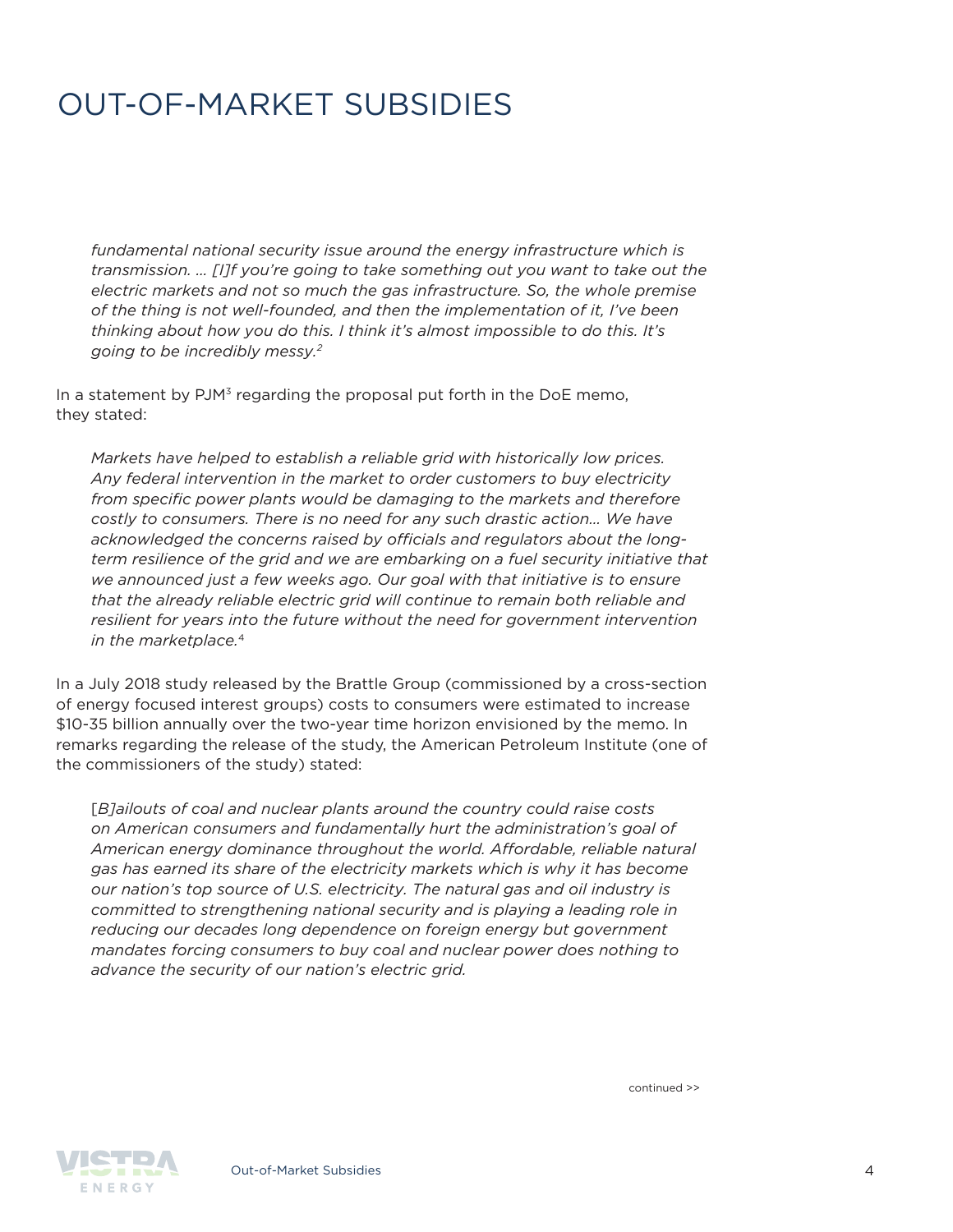The group Advanced Energy Economy (also a commissioner of the study) stated in remarks related to the study's release:

*Giving aging power plants that are not needed to keep the lights on \$34 billion just to exist—that's money for nothing. It's too high a price to pay when advanced energy resources and competitive markets can provide the necessary services to keep our grid affordable, reliable, and secure. Independent assessments confirm that these power plants—most of which are decades old—are not needed to ensure reliability or security. We urge the Trump Administration to abandon, and Congress to resist, this exercise in crony capitalism, which comes at the expense of American businesses, families, and economy.*

Even the wind industry trade group, American Wind Energy Association (another commissioner of the study), had this to say about the study's release:

*The \$10 to \$35 billion this policy would take from American taxpayers to keep failing businesses open each year for the next two years is just the down payment—this misguided bailout would also completely upend the competitive electricity markets that are delivering billions in consumer savings. That's a steep price to pay in an era of U.S. energy abundance, when independent regulators and grid operators agree that orderly power plant retirements do not constitute an emergency.*

Market watchers are also confused by the DOE's approach. Guggenheim Partners, an investing firm, in a June 2018 note to investors stated:

*Playing a game of politics: Outside of Texas, New England, and potentially Southern California we do not see any real reliability concerns driving this…*

*We simply do not see any immediate reliability concerns that would warrant a program of this magnitude… which will very likely be highly anti-competitive in several de-regulated markets. NERC's recent summer assessment highlighted tightness in the ERCOT market and Aliso Canyon-driven concerns in CAISO, but neither of these would require a national solution - especially in TX. PJM, which in our opinion is the genesis for much of the coal retirement-angst inside the beltway and is the largest RTO in the country, has a 23% reserve margin and recently secured adequate capacity through 2022. ISO-NE, which will face its own unique issues in the next few years, has few coal resources the DOE could declare 'critical' and only one nuclear unit currently slated to retire (Pilgrim) as*